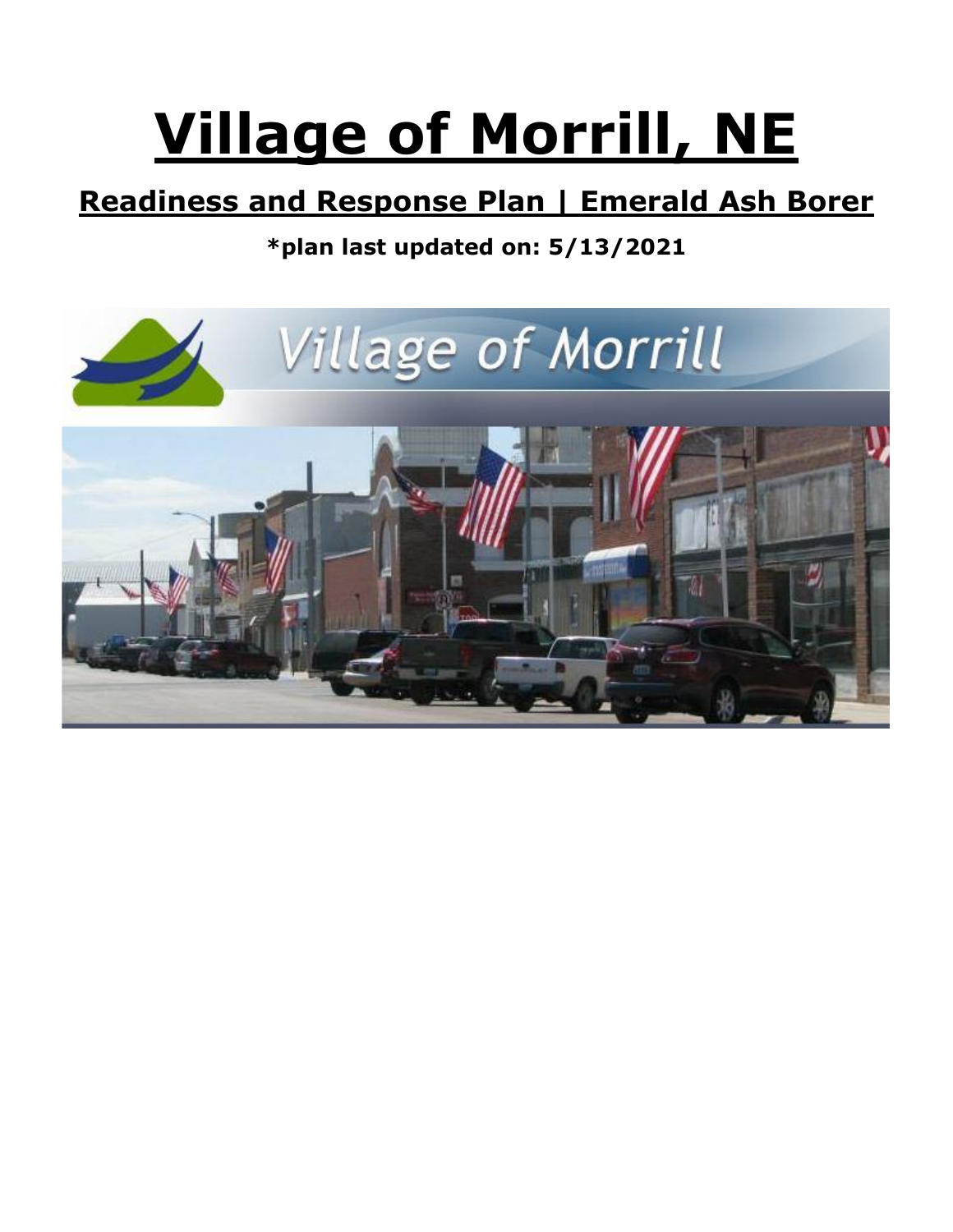#### **1. Purpose**

Forest management plans provide a proactive strategy for mitigating widespread environmental impacts and unfeasible budgetary scenarios, while also serving as legal documentation of a reasonable and prudent approach to managing public tree canopy.

This readiness and response plan is a guideline for the processes and decisions to be followed in preparing for and responding to the introduction of Emerald Ash Borer or EAB, an invasive and destructive pest of ash trees.

Ash species are a significant component of the urban forest in many Nebraska communities. For communities with a high percentage of ash trees, a reactive approach to EAB can lead to large numbers of dead trees to remove in a short timeframe. This plan outlines the benefits and actions required to proactively manage the ash trees in order to mitigate the impacts to budget and overall canopy health.

#### **2. Status of Plan**

The EAB Readiness and Response Plan is a dynamic document and, as such, changes over time in response to new information. The most current Readiness and Response Plan for the community of Morrill will be posted at: [www.villageofmorrill.com](http://www.villageofmorrill.com/)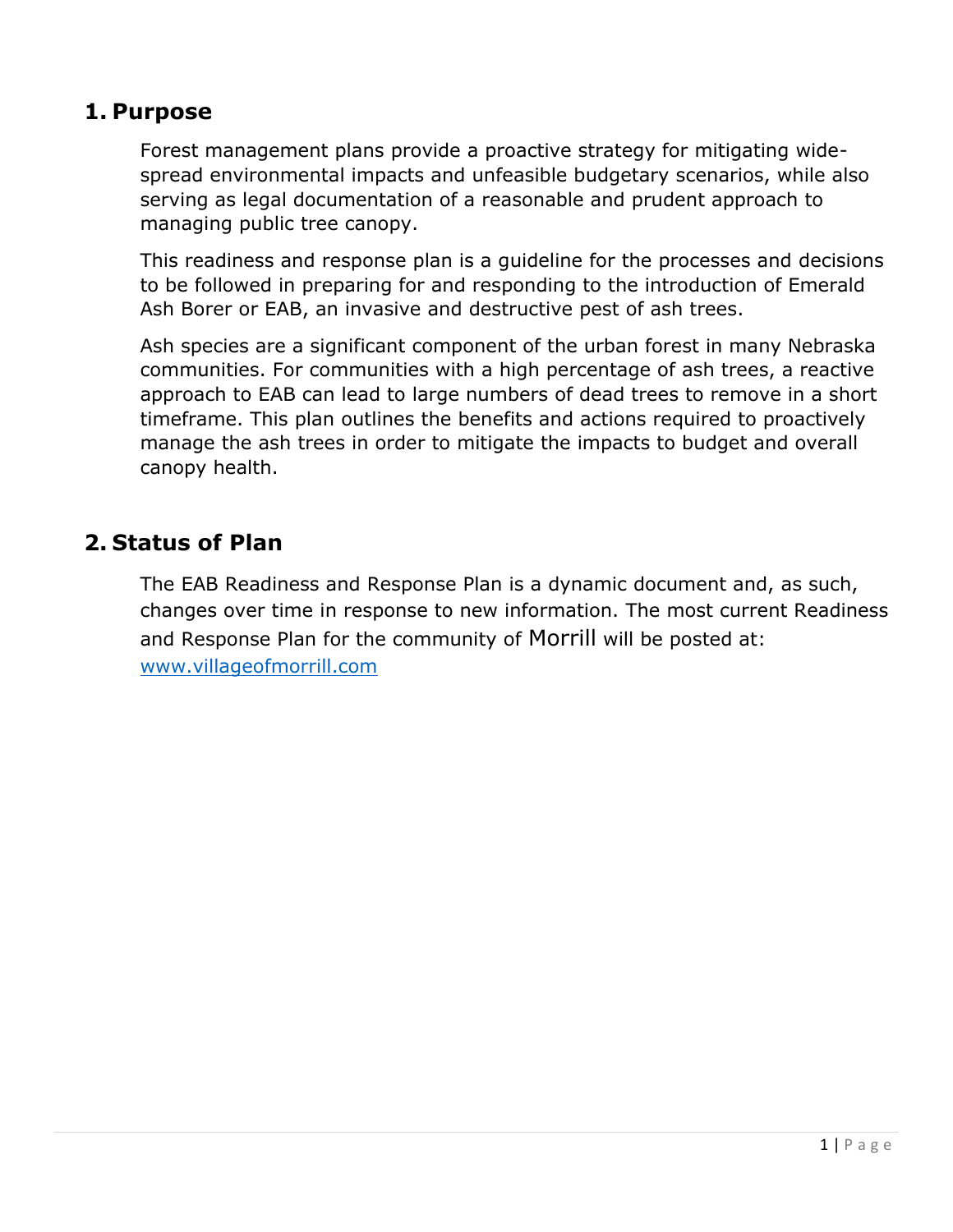### **3. Community Forests Are Important**

a. Why are we doing this?

In order to protect, restore and utilize forest resources it is in the community's best interest to be informed and prepared to tackle challenges that a community forest may present. One of those challenges can be the introduction of invasive species. Communities strive to stay ahead of this challenge by utilizing management plans and by doing so, they can successfully mitigate potentially detrimental impacts on budget, equipment, and staffing demands.

b. Canopy importance and the benefits of the community forest.

Community Tree Canopy refers to the layer of tree leaves, branches, and stems that provide tree coverage over the ground when viewed from above. Today, many communities are planting trees in an effort to become more sustainable and livable. Improving a community's tree canopy can have numerous benefits, including reducing summer peak temperatures and air pollution, increasing property values, providing wildlife habitat, improving aesthetic benefits, and creating social ties among neighbors. A robust tree canopy can also make the community more livable and economically viable by attracting new businesses and residents.

Tree canopy loss, whether due to human activities (such as construction) or natural events (such as a severe storm or the emergence of an invasive pest), can be instantaneous and dramatic. Increases in the community tree canopy resulting from new plantings, natural regeneration, and growth, are slow processes that take time and commitment. A community tree assessment can help a community measure, monitor, and improve tree cover over time, and combat threats that can lead tree canopy loss.

Source:<https://www.nrs.fs.fed.us/urban/utc/>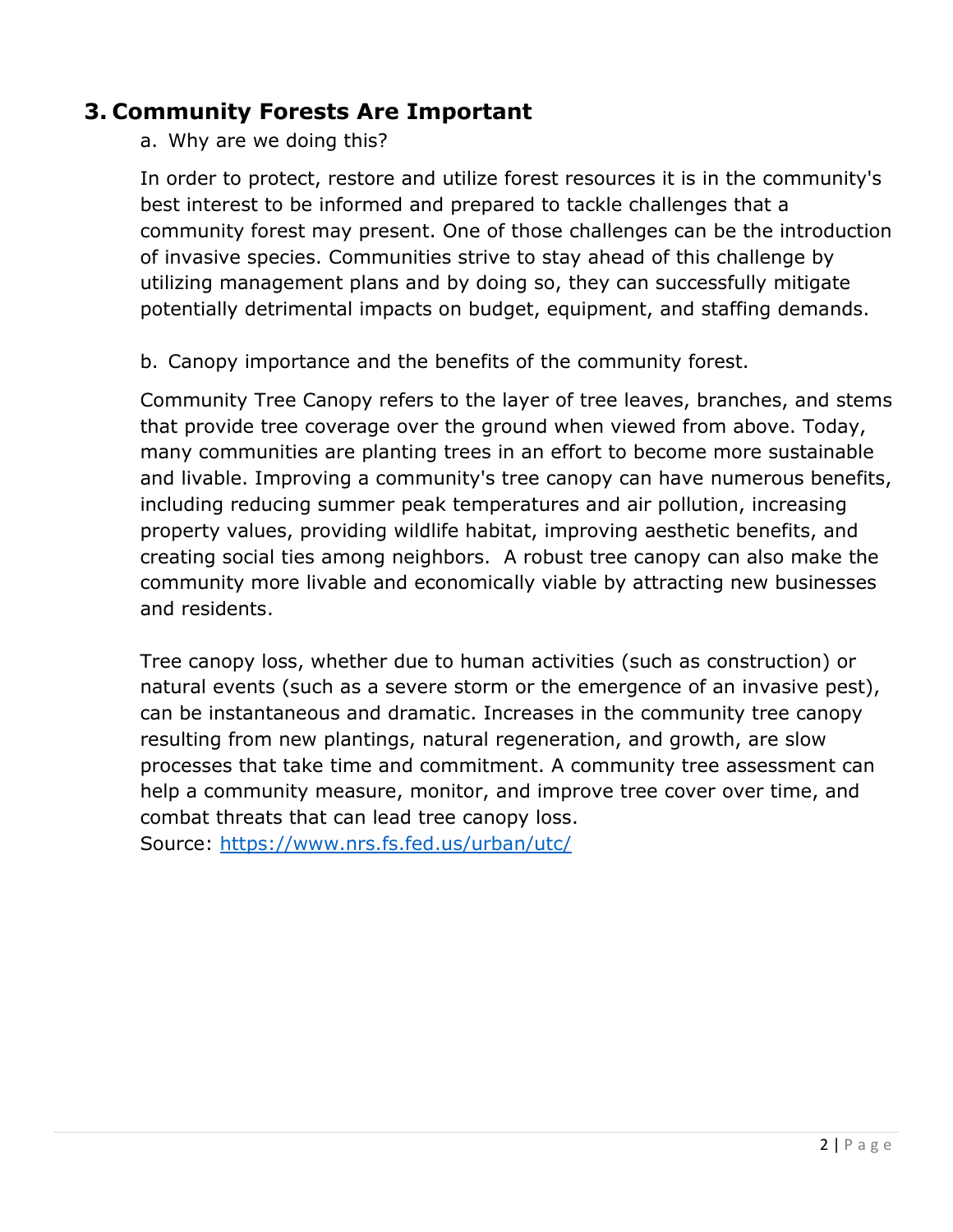### **4. Insect Details**

- a. Emerald Ash Borer (*Agrilus planipennis*) is a highly invasive insect, native to east Asia, that has killed millions of ash trees in the US and Canada. EAB was first discovered outside of Detroit, MI in 2002 and quickly began spreading to nearby states.
- b. The movement of EAB across North America has been greatly accelerated by the movement of infested ash material, particularly firewood. The immature larvae of the beetle are able to survive in cut firewood and are then transported long distances where they can emerge as adults the following spring.
- c. Adult beetles emerge beginning in late May and feed on ash leaves. Females lay tiny eggs in bark crevices, and the newly hatched larvae bore into the bark. The larvae feed on tissues just under the bark surface, disrupting water and nutrient flow within the tree and ultimately girdling the tree from the inside. Once EAB has been detected in a tree, death usually occurs within a few years.

## **5. Tree Details**

- a. Emerald ash borer is known to attack all species of ash native to North America, including those planted in yards and as street trees. Ash trees belong to the genus *Fraxinus*, and can typically be distinguished by opposite branching patterns, diamond shaped pattern on mature bark, compound leaves, and oar-shaped seeds on female trees. For an ash identification guide go to [www.nfs.unl.edu.](http://www.nfs.unl.edu/)
- b. Weakened or dying trees are more likely to be impacted first by EAB and will likely die more quickly than healthy trees. However, all unprotected ash trees are vulnerable to EAB, and all will eventually succumb to the insect. Ash trees killed by EAB become brittle extremely quickly, sometimes breaking in as little as one year after death. High winds and weather events can make tree failure even more likely. Thus, unmanaged ash trees become a huge safety risk.
- c. EAB does not attack species such as mountain-ash (*Sorbus* species—not a true ash).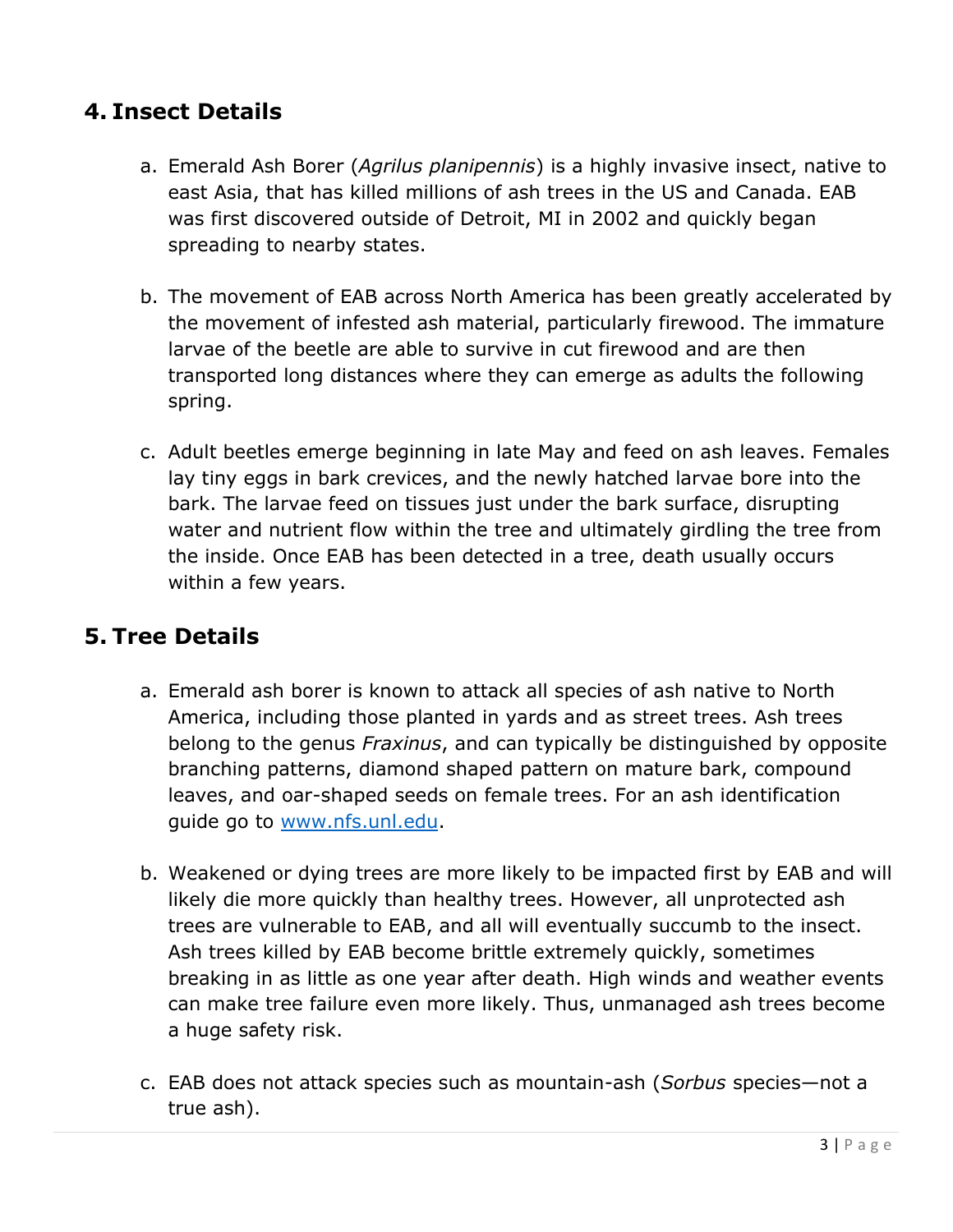## **6. Current Status in Nebraska (as of January 2021)**

- a. For the latest information about the status of EAB in Nebraska please visit: <https://nfs.unl.edu/nebraska-eab>
- b. EAB infestations have been confirmed in the following Nebraska counties: Buffalo, Cass, Dodge, Douglas, Hall, Lancaster, Saunders, Seward and Washington.
- c. EAB infestations have been confirmed in neighboring states including Colorado (around Boulder and Fort Collins), South Dakota (Sioux Falls), and in many parts of Iowa, Missouri and eastern Kansas.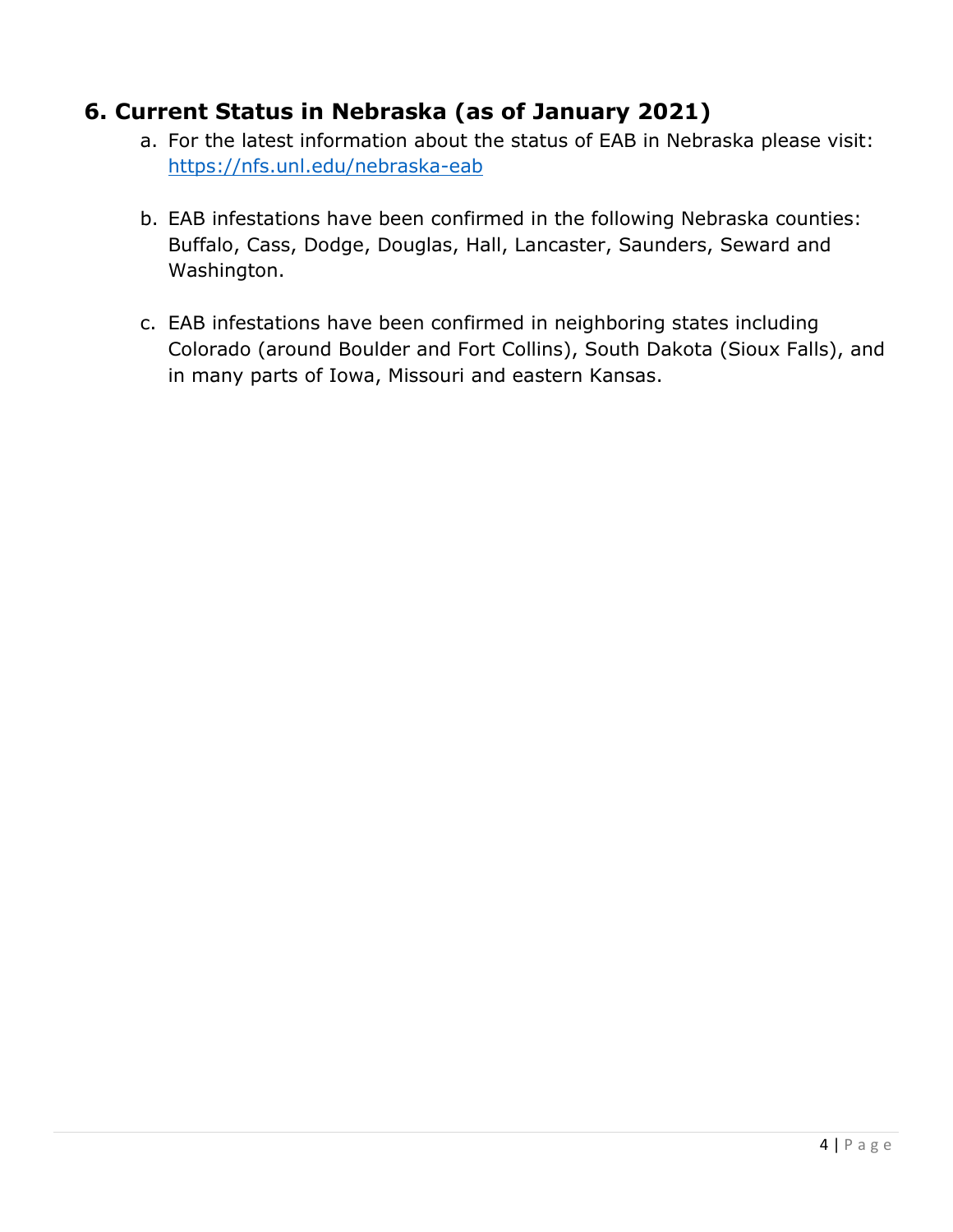## **7. Community Planning Prior to EAB Detection**



a. Inventory of the ash population

## **Description:**

The Nebraska Forest Service worked with the Village of Morrill Tree Board to complete a public tree inventory (pictured above). For the purpose of evaluating the public benefits that trees provide, and only for the purpose of this inventory, tree data was collected on any tree on public property and any that stand within fifteen feet from the back of the curb along all streets located within the village limits. These trees are all considered to provide public benefit in some form. This set of data provides a broad understanding of the community tree canopy including, but not limited to, it's age and species distribution.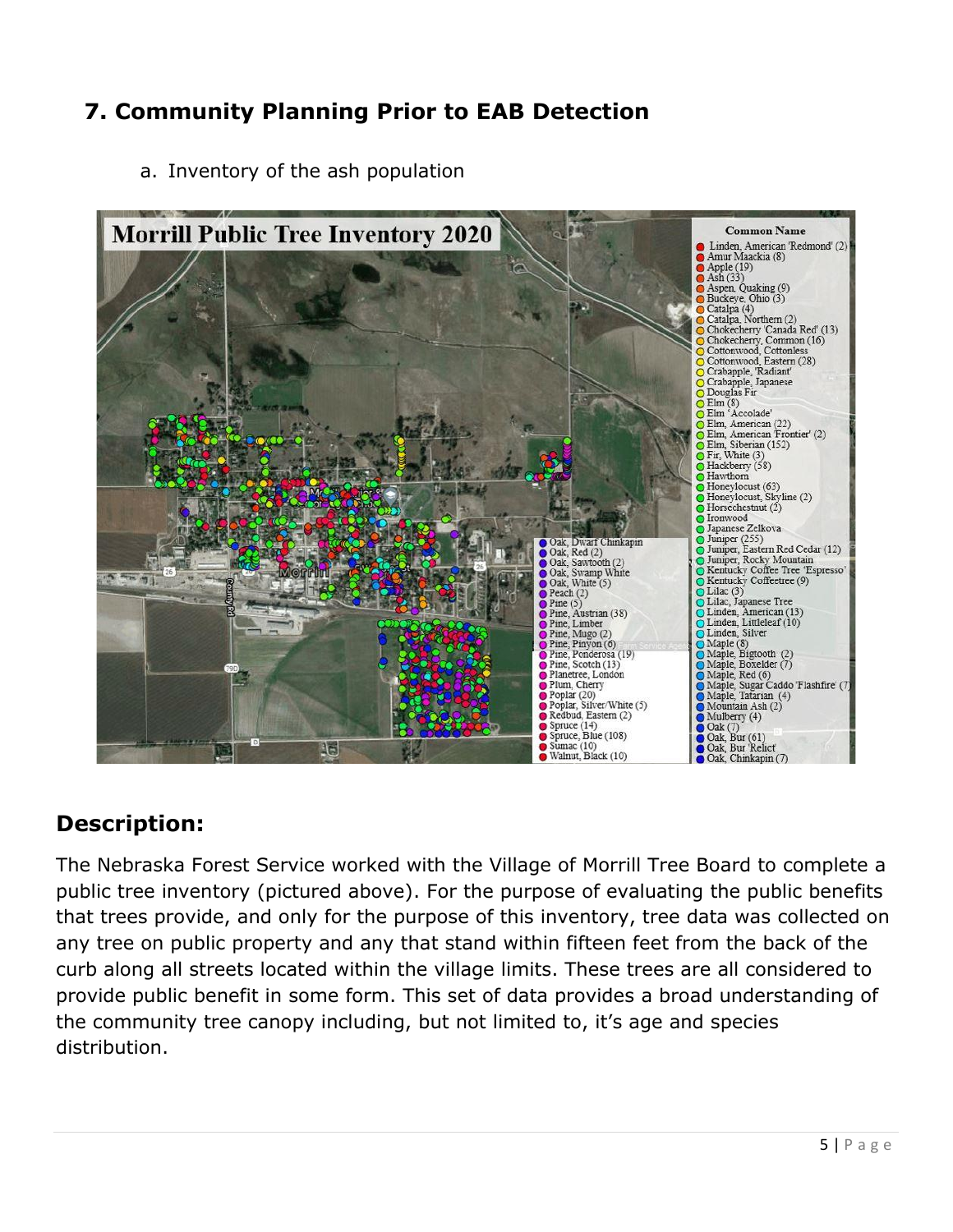#### **ECOSYSTEM BENEFITS**



## **Description:**

By utilizing iTree Eco and iTree Streets, a program developed to quantify forest structure, environmental effects and value to communities. A total of 1,147 trees were considered to provide some form of public benefit to the Village of Morrill. Above is a summary of a few specific benefits which those trees provide on an annual basis. Learn more about iTree Eco and iTree streets here: [https://www.itreetools.org/tools/i-tree](https://www.itreetools.org/tools/i-tree-eco/i-tree-eco-acknowledgements)[eco/i-tree-eco-acknowledgements](https://www.itreetools.org/tools/i-tree-eco/i-tree-eco-acknowledgements)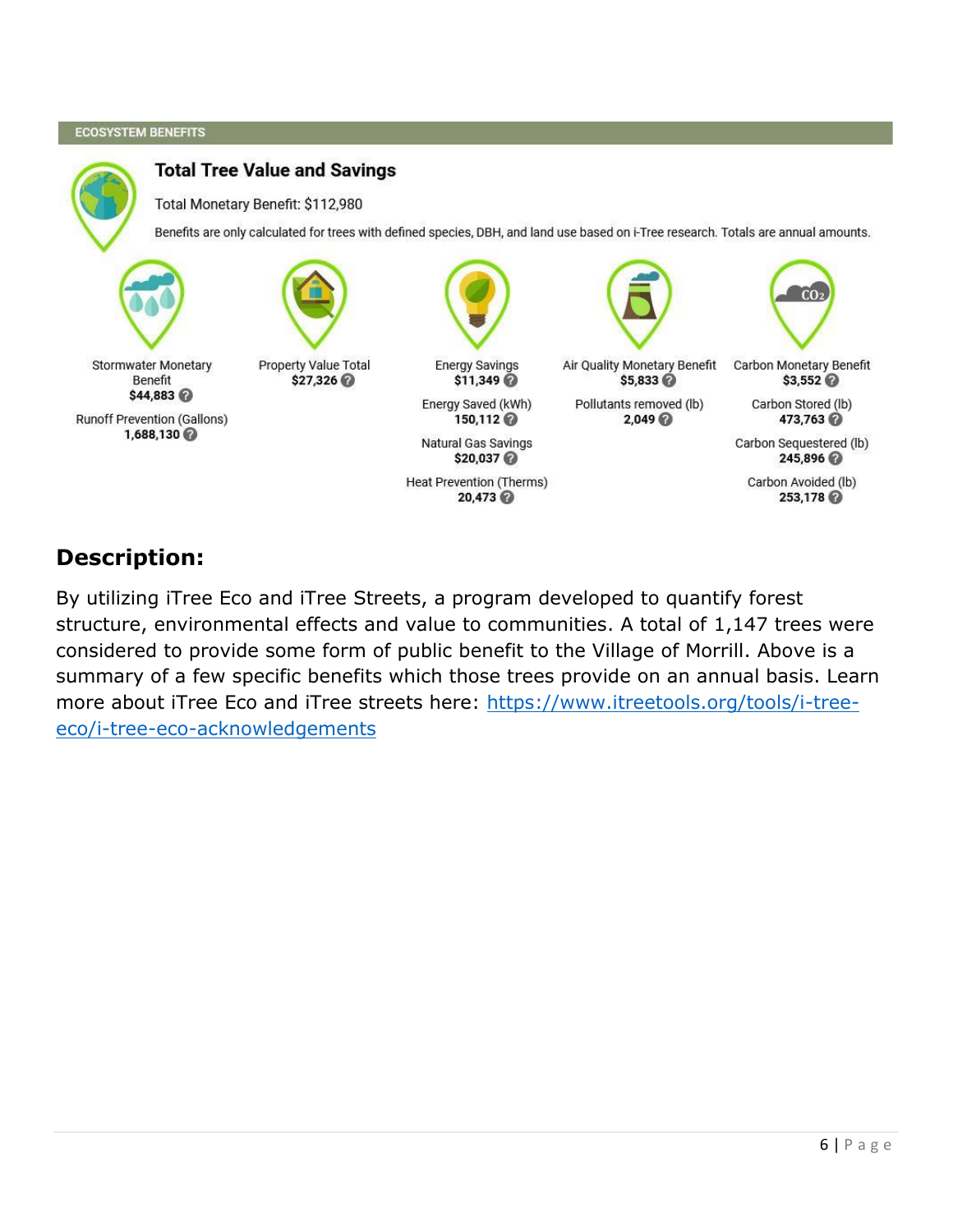

| <b>Condition</b>        | Count | Percent |
|-------------------------|-------|---------|
| Excellent (100% Living) | 14    | 42.42%  |
| Good (75% Living)       |       | 27.27%  |
| Fair (50% Living)       |       | 21.21%  |
| Poor (25% Living)       |       | 9.09%   |

## **Description:**

For the purpose of this plan, the focus is on the quantity and location of ash trees which belong to the family *Fraxinus*. Above is a map of the distribution of the inventoried ash trees and a condition report. Data was collected on a total of 33 ash trees: only three are located on property managed by the Village of Morrill in the parks. The Golf Course, which manages their own trees, has 16 ash trees. The remaining 14 trees were collected alongside streets and roadways. The majority of the ash are in excellent or good condition. As the condition of these trees decline, it will be in the community's best interest to address their safety and take necessary action.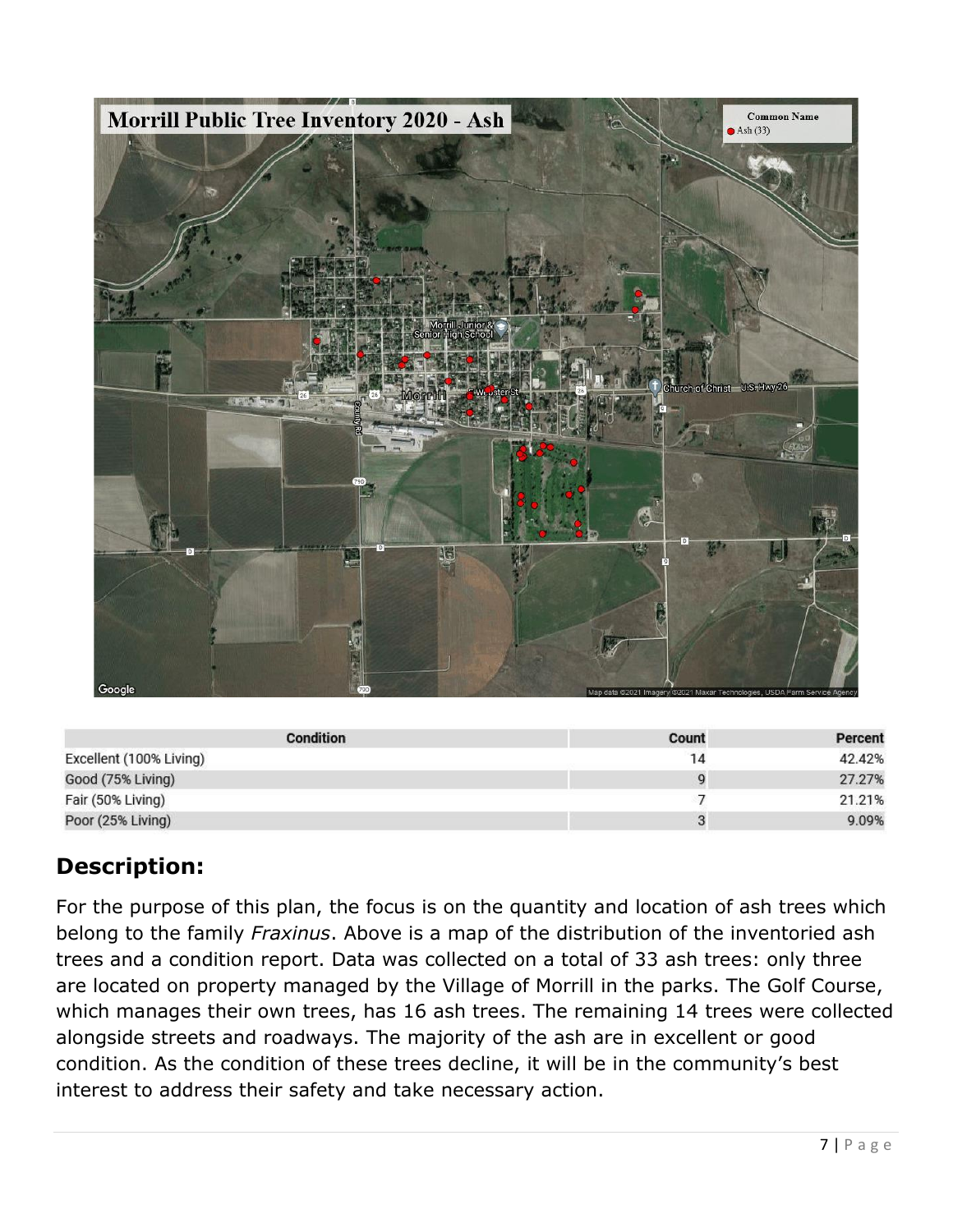- b. The purpose of mitigating community impacts from EAB
	- i. Flattening the Curve If nothing is done to manage EAB within a community, typically 10% of ash trees are killed in the first 4 years after EAB is discovered; about 70% of ash trees are killed in the next 4 years. This exponential ash mortality can potentially overwhelm municipal personnel and budgets.

Mitigating the cost and labor of removing your ash tree population is an important step in minimizing the fiscal setbacks that EAB poses. There are steps you can take to prepare for EAB even before it has been found in your community. Ash trees that are already in poor condition are a public safety concern and more attractive to EAB than healthy trees, and should be removed soon in order to mitigate future work load.

#### *Percentage of ash trees killed in the years following an initial EAB infestation if no management action is taken:*



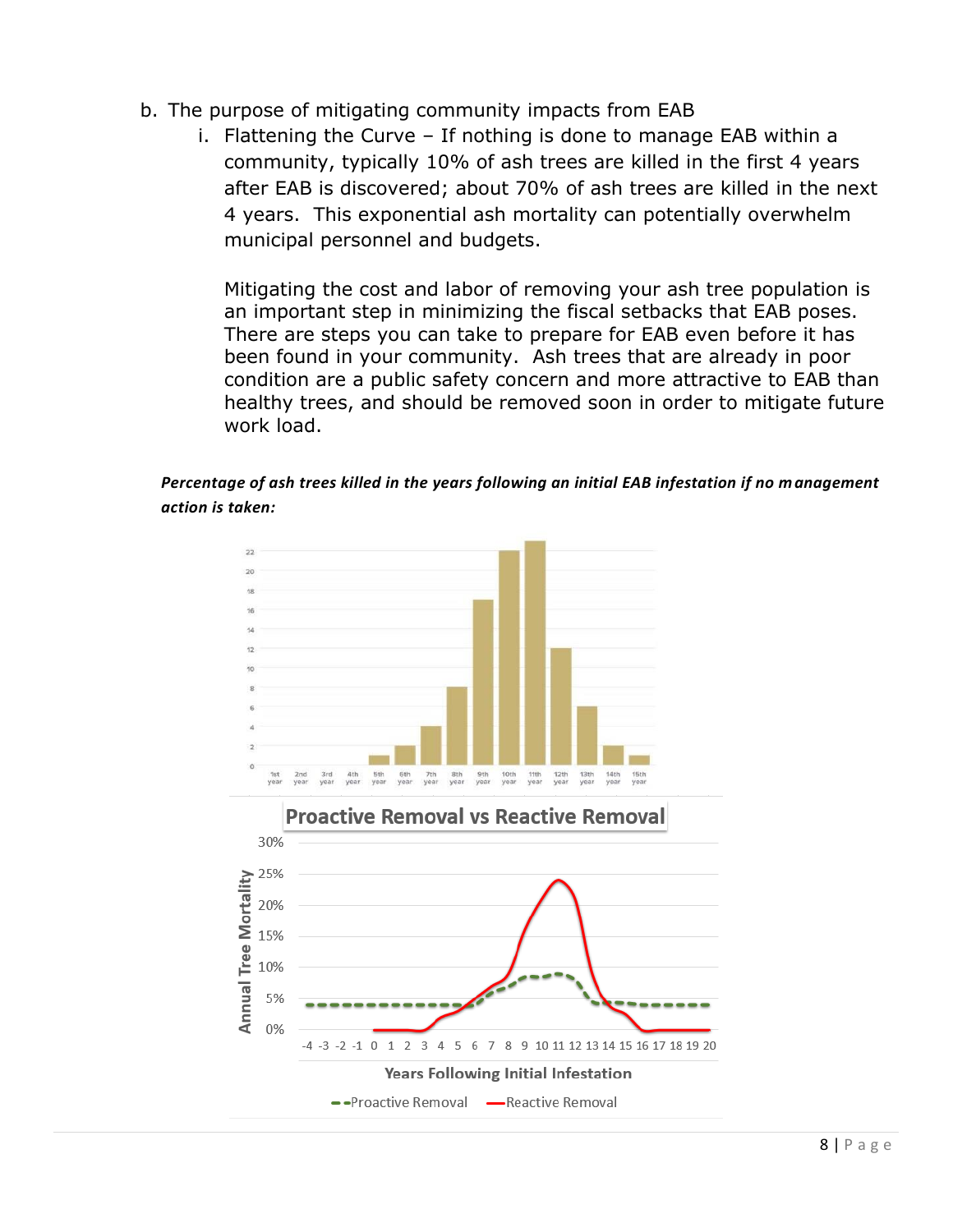- c. What is the future of ash?
	- ii. The community of Morrill will no longer plant ash species (*Fraxinus*) on public property and will highly discourage ash plantings on private property.
	- iii. Planning for replacement
		- 1. Tree planting efforts take a number of years to begin giving significant benefits to the community, so it is important to proactively plan to replace ash loss in the urban canopy. Some factors to consider when choosing replacement trees include:
			- a. Mature size: Medium to large trees (> 25 feet) provide more community benefits and are better substitutes for ash than small, ornamental trees less than 25 feet tall. See a list of recommended trees here: [https://plantnebraska.org/file\\_download/inline/febfb391](https://plantnebraska.org/file_download/inline/febfb391-db57-4085-bd82-ce3777f5153b) [db57-4085-bd82-ce3777f5153b](https://plantnebraska.org/file_download/inline/febfb391-db57-4085-bd82-ce3777f5153b)
			- b. Species diversity: When natural disaster strikes, species diversity is an important factor in urban forest resilience. An urban forest with many types of trees reduces the chance of an insect or disease impacting large numbers of trees. Many community foresters are promoting diversity targets of less than 10-20% of a single genus (oak, elm, maple, etc.) and less than 5-10% of a single species (bur oak, red oak, white oak, etc.).
			- c. Age diversity: By planting trees every year, communities can improve age diversity, thereby avoiding the loss of large numbers of trees to old age in a short time frame.
	- iv. Plant/Remove Ratios

The community of Morrill will adopt a plant/remove ratio of 1:1 and plant a tree for every ash tree removed on public properties as a result of this plan.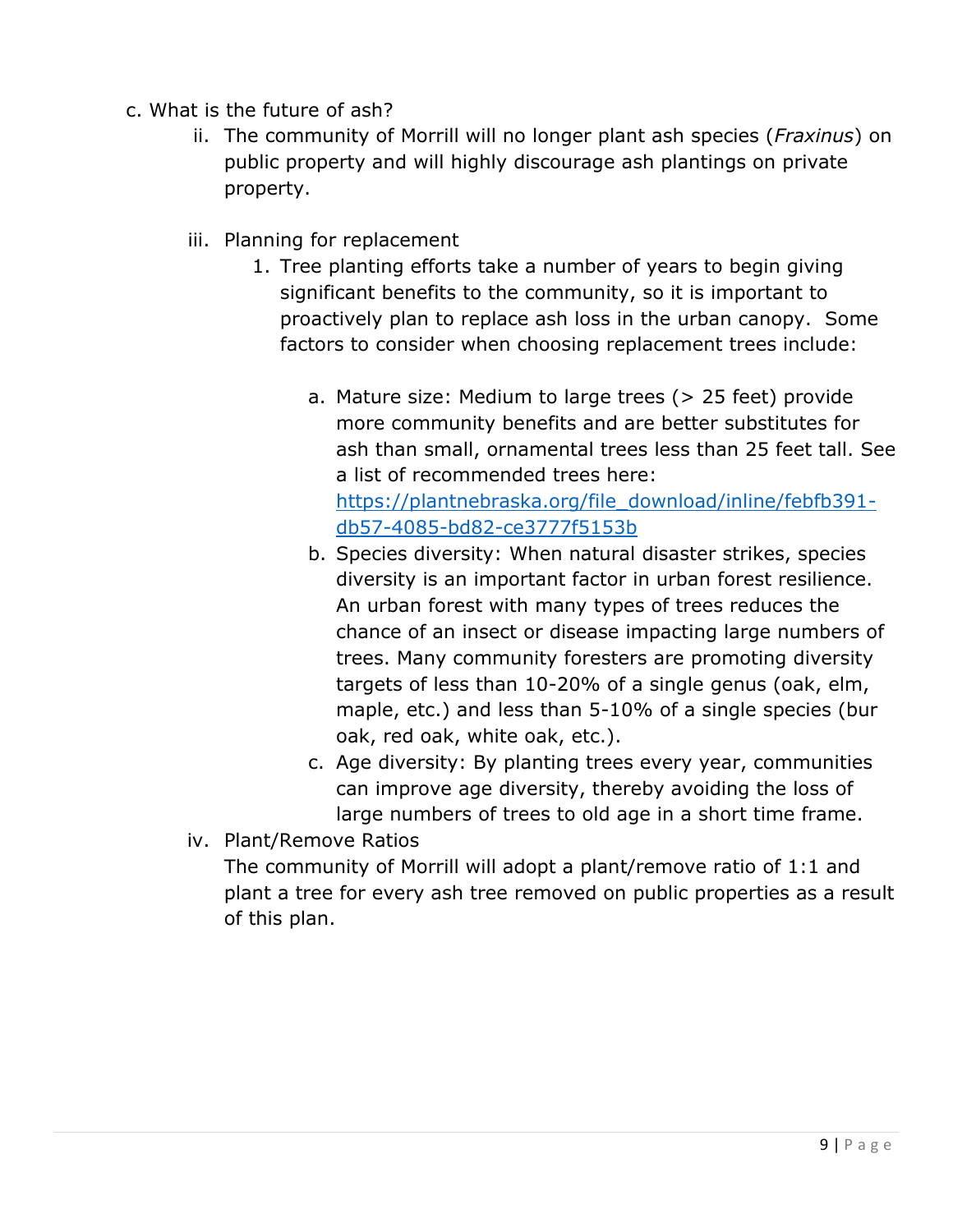- b. Training and Outreach
	- i. Training Municipal Staff:
		- 1. The community of Morrill recognizes the need for specialized training to educate their municipal staff and their community. Training and outreach opportunities alongside wood utilization options will be explored and considered for implementation in our efforts to prepare for EAB.
		- 2. The community of Morrill will consult with certified arborists to evaluate and monitor all public ash trees and encourage village park staff to become certified arborists.
		- 3. The Tree Board and community staff will investigate and follow all recommended guidelines by the Nebraska Department of Ag and the Nebraska Forest Service for responsible dead wood handling and yard management.
	- ii. Community Public Outreach Recommendations:
		- 1. The community of Morrill will provide all current status information on the village webpage at: [www.villageofmorrill.com](http://www.villageofmorrill.com/)
		- 2. In the event new information arises, the tree board and community staff will directly notify local media through press releases to ensure the public stays informed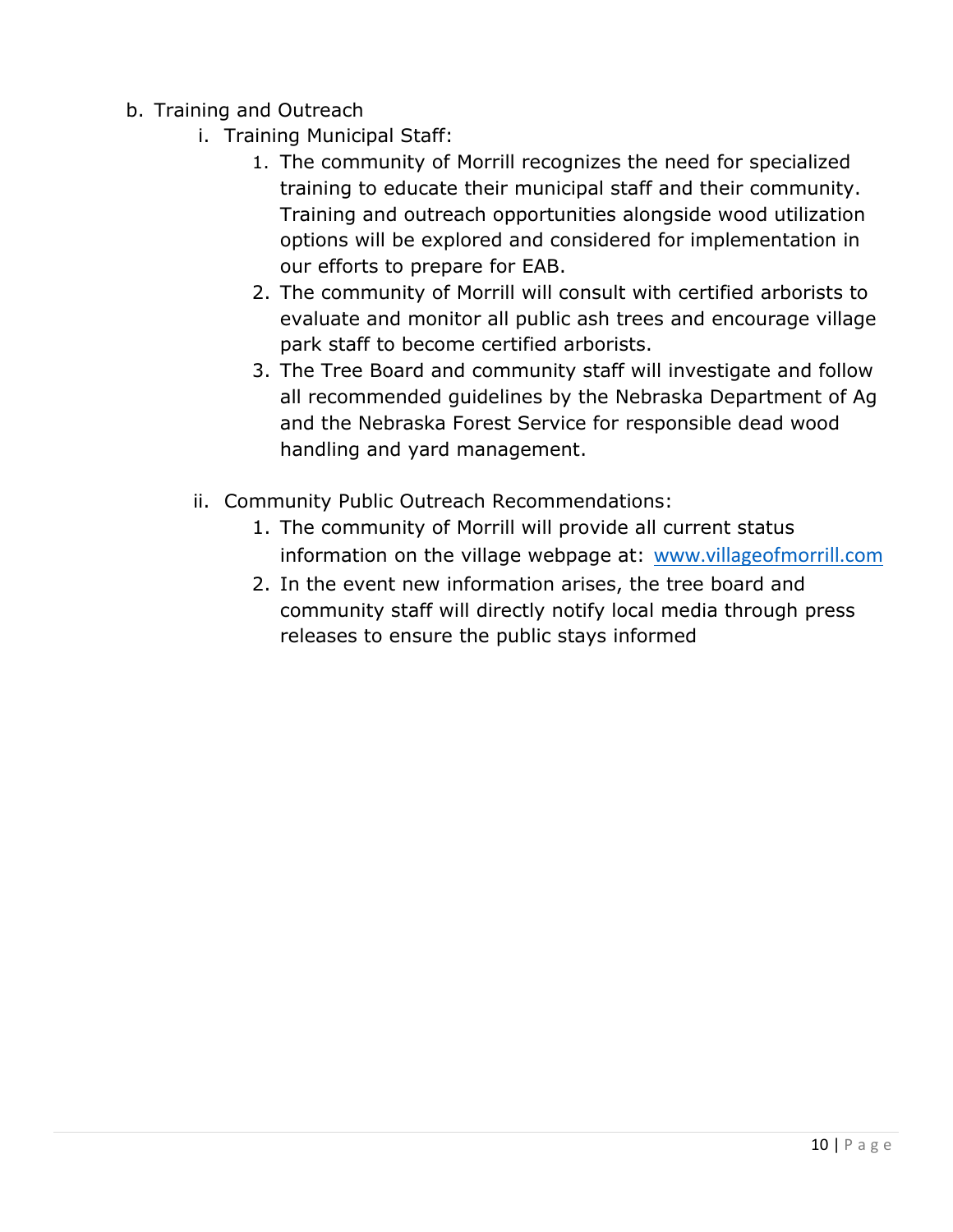## **8. EAB Detection**

- a. Protocol for reporting new cases:
	- Maintain confidentiality until a detection has been officially confirmed. Do not contact media or share information.
		- i. Many other pests mimic EAB and the damage it causes.
		- ii. An insect specimen must be collected by Nebraska Department of Agriculture (NDA) and verified as EAB by USDA APHIS-PPQ.
		- iii. Only after confirmation and an NDA press release, should local officials release information to the public.
		- iv. Nebraska Forest Service and NDA will work with the community to prepare for the announcement.
- b. Reporting suspect trees or insects:
	- i. Record location of the tree or insect.
	- ii. Take pictures of holes in trunk, tunneling, or the insect if possible.
	- iii. Collect insect if possible.
	- iv. Local county extension educator or forester may be able to prescreen suspect cases.
	- v. Contact the city parks department **AND** contact any of the following collaborating agencies:

#### **Nebraska Department of Agriculture**, 402-471-2351

David Nielsen, State Survey Coordinator, [David.nielsen@nebraska.gov](mailto:David.nielsen@nebraska.gov) Julie Van Meter, State Entomologist, [Julie.vanmeter@nebraska.gov](mailto:Julie.vanmeter@nebraska.gov)

#### **Nebraska Forest Service**, 402-472-2944

David Olson, Forest Health Specialist, [Davidolson@unl.edu](mailto:Davidolson@unl.edu) Laurie Stepanek, Forest Health Specialist, [Lstepanek2@unl.edu](mailto:Lstepanek2@unl.edu)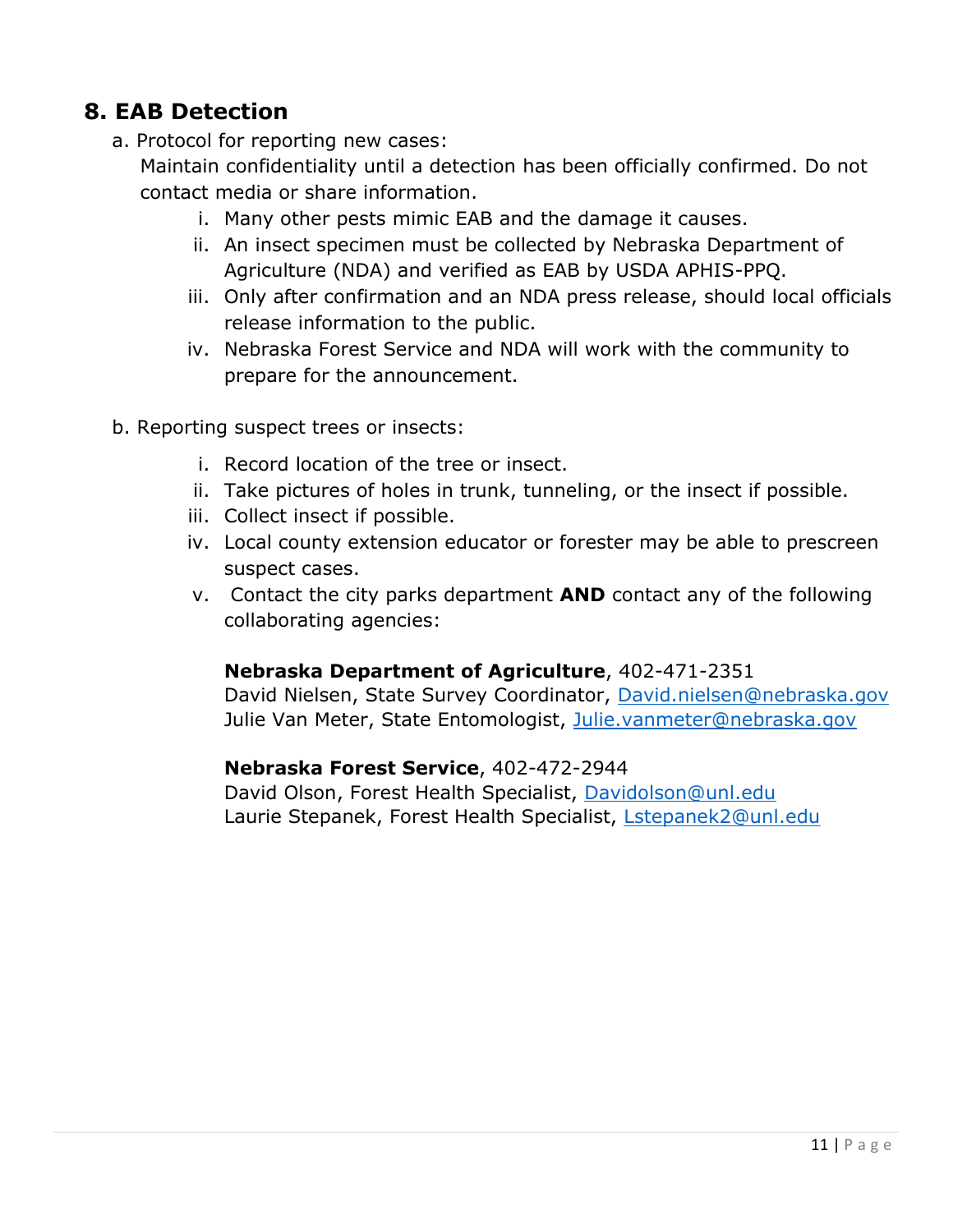## **9. Community Response Following EAB Detection**

a. Community Regulations

#### **ORDINANCE NO. D-354**

**AN ORDINANCE OF THE VILLAGE OF MORRILL, NEBRASKA ("THE VILLAGE") ESTABLISHING A TREE BOARD; PROVIDING FOR ADVISORY DUTIES AND SCOPE OF THE TREE BOARD; AMENDING § 92.24 OF THE VILLAGE CODE OR ORDINANCES REGARDING DEAD OR DISEASED TREES; AMENDING § 93.003 OF THE VILLAGE CODE OR ORDINANCES REGARDING OBSTRUCTIONS; AMENDING § 93.006 OF THE VILLAGE CODE OR ORDINANCES REGARDING OVERHANGING BRANCHES; AMENDING § 93.056 OF THE VILLAGE CODE OR ORDINANCES REGARDING TREES, PLANTS, AND SHRUBS IN PUBLIC RIGHTS-OF-WAY; PROVIDING FOR THE REPEAL OF CONFLICTING ORDINANCES AND RESOLUTIONS; AND PROVIDING FOR AN EFFECTIVE DATE OF THIS ORDINANCE.**

#### **BE IT ORDAINED BY THE CHAIRMAN AND THE BOARD OF THE VILLAGE OF MORRILL, NEBRASKA:**

Section 1. Sections 32.05 of the Village Code of Ordinances is hereby adopted as follows:

#### "**Section 32.05 Tree Board.**

(A) There is established a Tree Board (the "Tree Board"), which shall be comprised of not less than three but no greater than five members appointed by a majority vote of the Village Board of Trustees. All Tree Board members shall be persons that receive electrical utility service from the Village while serving as a Tree Board member, and no member may be a member of the Board of Trustees at the time serving on the Tree Board.

(B) Except for initial Members, whose initial terms may be staggered, members of the Tree Board shall serve terms of three years, beginning and ending according to the fiscal year of the Village. Members shall be elected on a staggered basis so that approximately 1/3 of the Members are elected annually. If a vacancy occurs, a new Member of the Tree Board may be appointed to serve the length of the unexpired term.

(C) The Tree Board shall:

(1) advise the Village Board of Trustees and promote the healthy growth and management of all vegetation, trees, plants, and shrubs addressed in §§ 92.24, 93.003, 93.006, or 93.056 of the Village Code of Ordinances;

(2) hold meetings not less than once per year;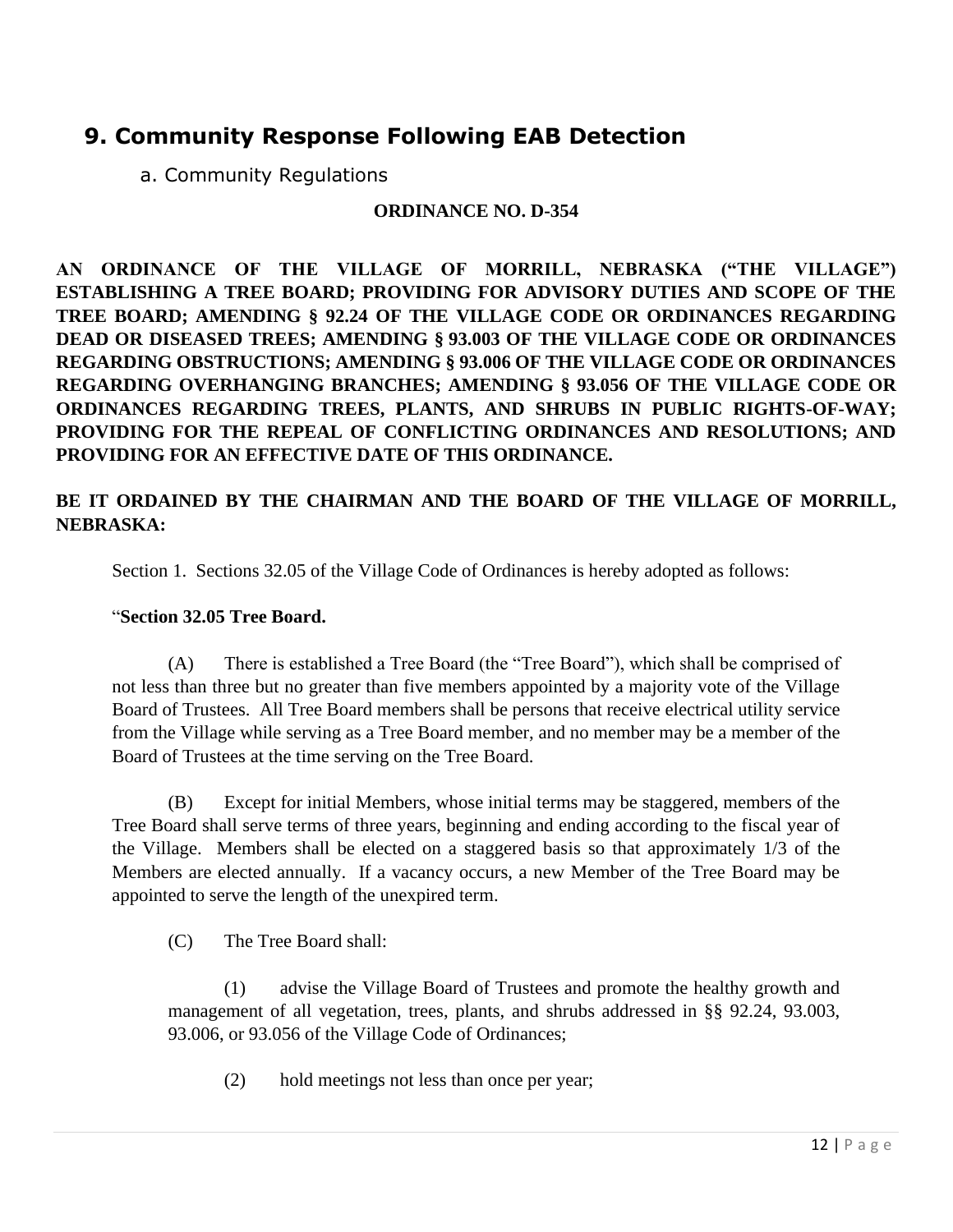(3) classify tree species, and advise the Village Board of Trustees as to the recommended size, classification, spacing, and planting of trees within the areas over which the Tree Board may advise;

(4) advise on the planting and maintenance of all trees, shrubs, and plants in public rights-of-way under § 93.056 of the Village Code or Ordinances;

(5) make regular, periodic inspections of all trees, plants, and shrubs in public rights-of-way under § 93.056, and of all public parks or recreational facilities to maintain a working knowledge of such trees, plants, shrubs;

(6) maintain advisory management plan for all trees, plants, and shrubs planted, maintained, and inspected under subsections  $(C)(5)$  and  $(C)(6)$  above.

(D) No member of the Tree Board may receive compensation for his or her service on the Tree Board.

Section 2. All other Ordinances or parts of Ordinances in conflict with this Ordinance are repealed as of the effective date of this Ordinance.

Section 3. This Ordinance shall take effect upon its passage, approval, and publication according to law.

PASSED AND APPROVED this 11 day of May, 2021.

John T. Schuler, Chairperson

ATTEST:

imidt Village Clerk/Treasure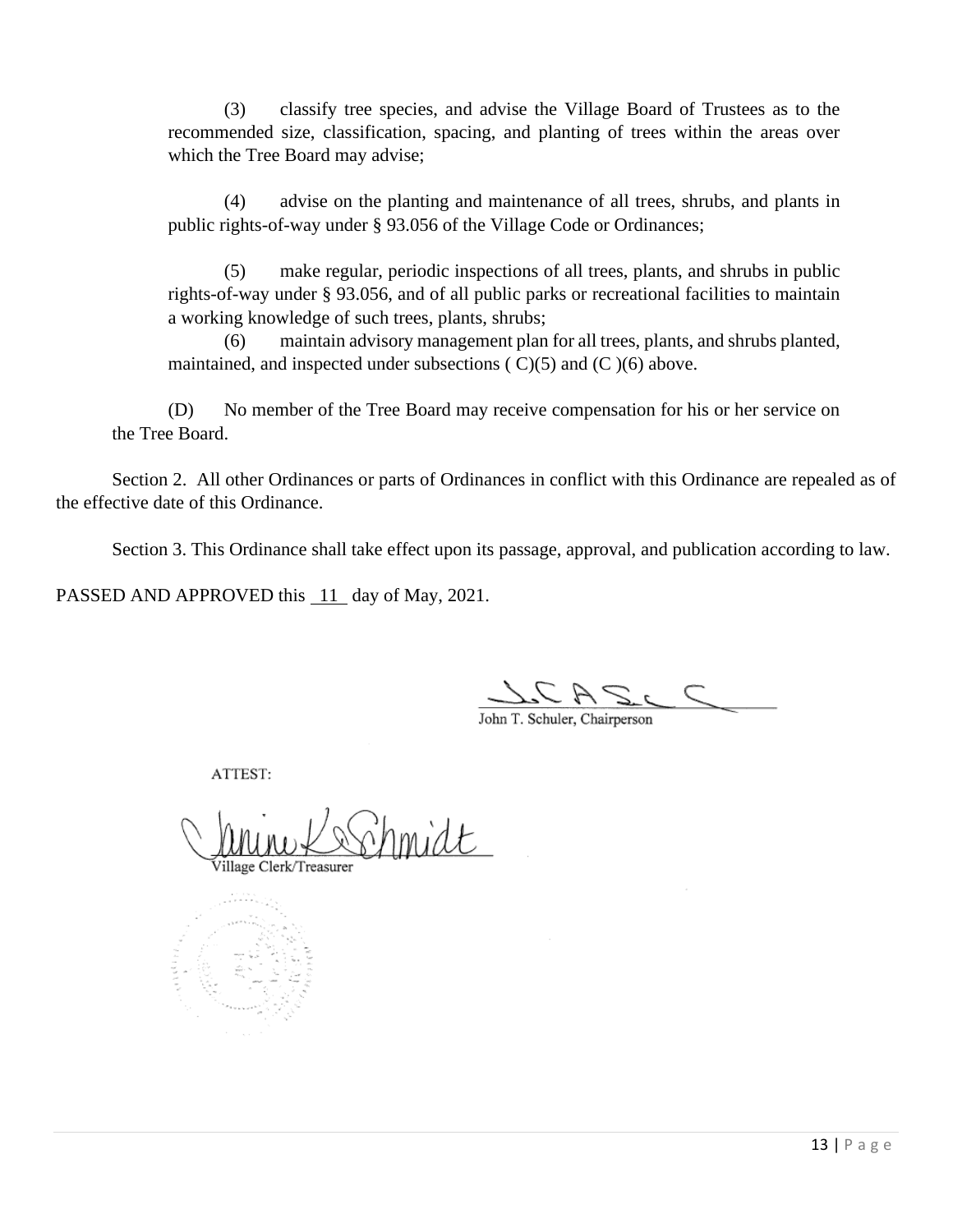#### **"§ 92.24 Dead or Diseased Trees.**

(A) It is hereby declared a nuisance for a property owner to permit, allow, or maintain any dead or diseased trees within the right-of-way of streets within the corporate limits of the Village.

(B) It is hereby declared a nuisance for a property owner to permit, allow, or maintain any dead or diseased trees on private property within the corporate limits of Village that may constitute a health hazard to other property or vegetation. For the purpose of carrying out the provisions of this section, the Village police department shall have the authority to enter upon private property to inspect the trees thereon.

(C) Notice to abate and remove such nuisance and notice of the right to a hearing and the manner in which it may be requested shall be given to each owner by the Village Chief of Police or his or her designee as provided for in § 93.056 of the Village Code or Ordinances. In addition, violation of the section may be considered an offense under § 10.99 of the Village Code of Ordinances."

Section 3. Section 93.003 of the Village Code of Ordinances is hereby amended as follows: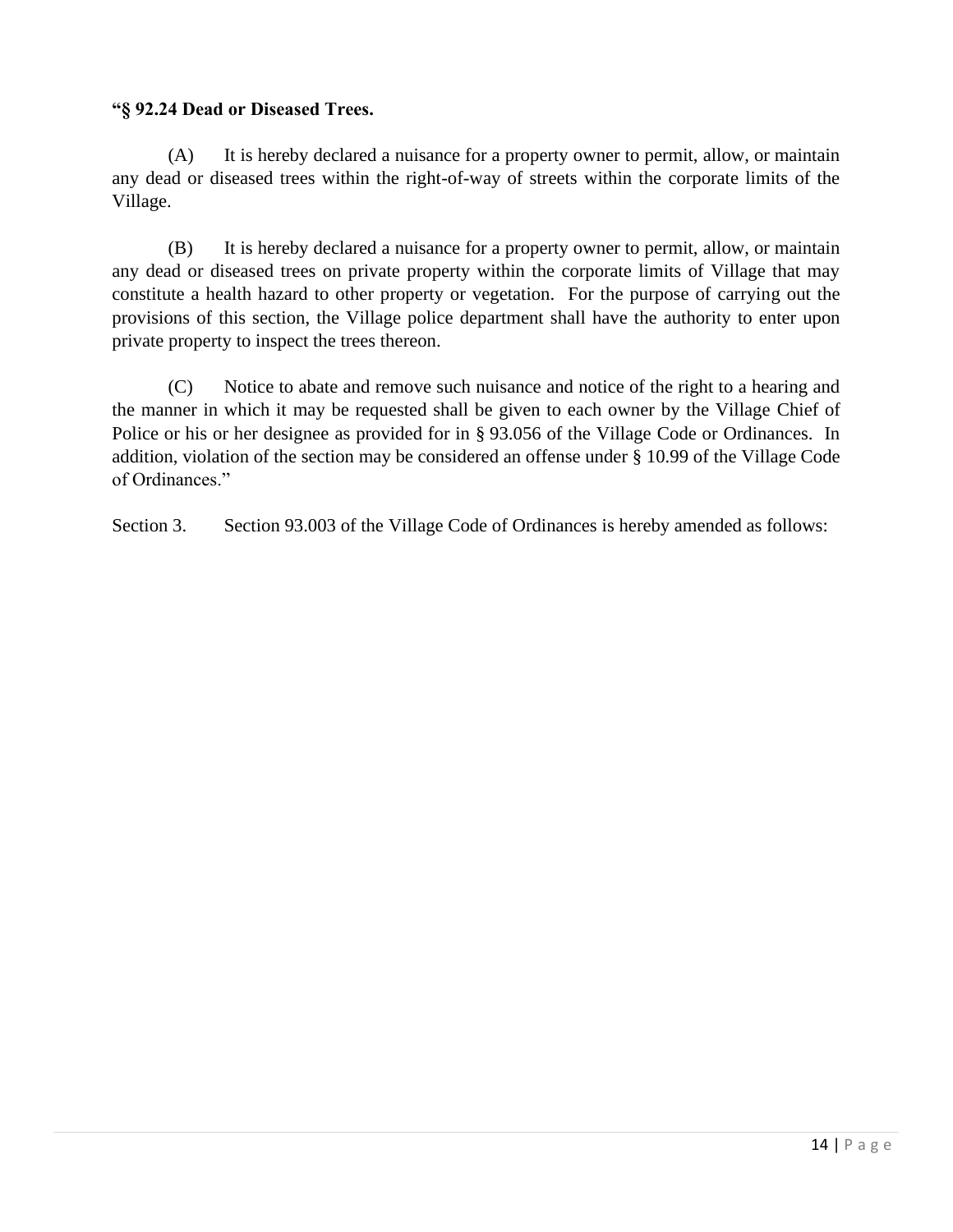#### **"Section 93.003 Obstructions.**

(A) Trees, plants, or shrubs growing upon or near the lot line of any property and interfering with the use or construction of any public improvements, roads, streets, alleys, or rights of way shall be deemed an obstruction under this section. Such obstructions and their roots may be removed by the Village at the expense of the owner of the property upon which the obstruction is located, should the owner fail, or neglect, after notice, to do so. It shall be unlawful for any person, persons, firm, or corporation to obstruct, or encumber, by fences, gates, buildings, structures, or otherwise, any of the streets, alleys, or sidewalks. The public ways and property shall be considered to be obstructed when the owner or occupant of the adjacent property shall permit or suffer to remain on any premise owned or controlled by him or her any trees, plants, shrubs, or vegetation, or similar growth within two feet adjacent to the lot line whether there is a sidewalk abutting or adjoining such premise or not. It shall be the duty of owners and occupants to at all times keep trimmed and pruned all such similar growth.

(B) If the obstruction is vegetation not concerning encroachment upon utilities, notice to abate and remove such obstruction and notice of the right to a hearing and the manner in which it may be requested shall be given to each owner or occupant by the Chief of Police or his or her designee as provided for in § 93.056 of the Village Code or Ordinances. In addition, violation of the section may be considered an offense under § 10.99 of the Village Code of Ordinances. If the obstruction is non-vegetation, enforcement may be provided for by the Village Chief of Police or his or her designee or the action of the Village Board of Trustees. For the purpose of carrying out the provisions of this section, the Village police department shall have the authority to enter upon private property to inspect the obstructions thereon.

(C) It shall be the duty of an owner or occupant engaged in construction of any building or improvement upon or near the public ways and property to have all excavations or exposures of any kind protected and guarded by suitable guards or barricades by day and by warning lights at night. In the event of failure, neglect, or refusal to comply with the provisions of this subchapter, it shall be the duty of the Village to stop all work upon the buildings and improvements until suitable guards are erected and kept in the manner aforesaid.

(D) Persons engaged in the erection, construction, reconstruction, wrecking, or repairing of any building, or the construction or repair of a sidewalk along any street, may occupy the public street space with such building material and equipment as long as is necessary if such persons shall make application to and receive a permit in writing from such village employee as is designated by the Village Board of Trustees to do so, provided that no permit for the occupancy of the sidewalk space and more than 1/3 of the roadway of the public space adjacent to the real estate on which the building is to be constructed, erected, reconstructed, wrecked, or repaired shall be granted, and provided further that a suitable passageway for pedestrians shall be maintained within the public space included in the permit which shall be protected and lighted in the manner required by such Village employee as is designated by the Village Board of Trustees.

Section 4. Section 93.006 of the Village Code of Ordinances is hereby amended as follows: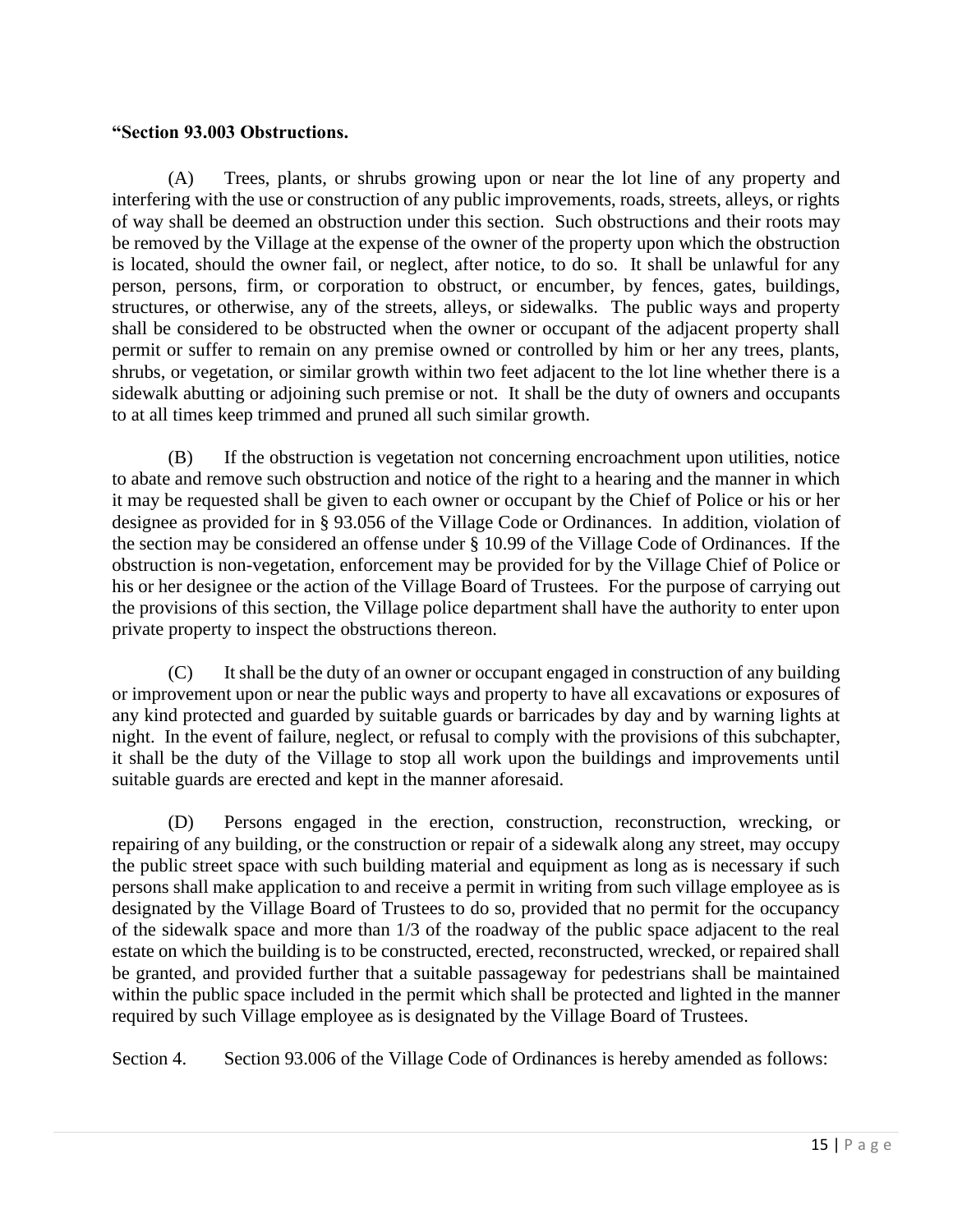#### **"Section 93.006 Overhanging Branches.**

The owner or occupant of any lot, piece, or parcel of ground abutting or adjacent to any street or sidewalk of the Village over which there extends the branches of trees, plants, or shrubs shall at all times keep the branches or limbs thereof trimmed to the height of at least eight feet above the surface of the walk and at least 14 feet above the surface of the street or alley. Whenever the limbs or branches of any tree or trees extend over streets or sidewalks contrary to the provisions herein so as to interfere with the lighting of the street from street lights or with the convenience of the public using the street or sidewalk, the Village may enforce this section with notice and right to a hearing in the manner provided for in § 93.056 of the Village Code or Ordinances."

Section 5. Section 93.056 of the Village Code of Ordinances is hereby amended as follows:

#### "**Section 93.056 Trees and Shrubs.**

(A) Planting of cottonwood trees which make or shed cotton at any place within corporate limits of the Village is prohibited.

(B) Public right-of-way is defined as the space between the boundary line of a lot and the curb of the street, or in absence of a curb, the traveled portion of the street.

(C) The owner of every lot shall maintain the public right-of-way free and clear of all weeds and trash and obstruction, provided such area may be planted to trees, plants, shrubs, grass, and flowers as herein provided and as approved Village Board of Trustees. All vegetation planted which is not planted and maintained as herein provided and approved by the Village Board of Trustees shall constitute a violation of this section and shall be removed. Any vegetation existing as of July 1, 2018 that comes into violation of any rule, regulation, or order of the Village may exist so long as it does not interfere with any right-of-way or utility obstruction provisions of the Village Code of Ordinances or any nuisance, dead, or diseased tree provision of the Village Code of Ordinances, but such vegetation may not be replaced, extended, or duplicated without approval of the Village Board of Trustees.

(D) No trees, plants, shrubs, grass, and flowers in the public right-of-way which obstruct the view from the street of the curb, any fire suppression devise, or any intersecting street or driveway shall be planted or allowed to remain in the public right-of-way.

(E) All trees, plants, shrubs, grass, and flowers now or hereafter planted in any public right-of-way shall be maintained in a neat, safe condition by the owner of the abutting lot. All branches extending over the street or sidewalk shall be trimmed to a height of at least eight feet above the sidewalk and 14 feet above the street.

(F) No trees, plants, shrubs, grass, and flowers shall be planted in any public right-ofway closer than three feet to any sidewalk, curb line, or water service.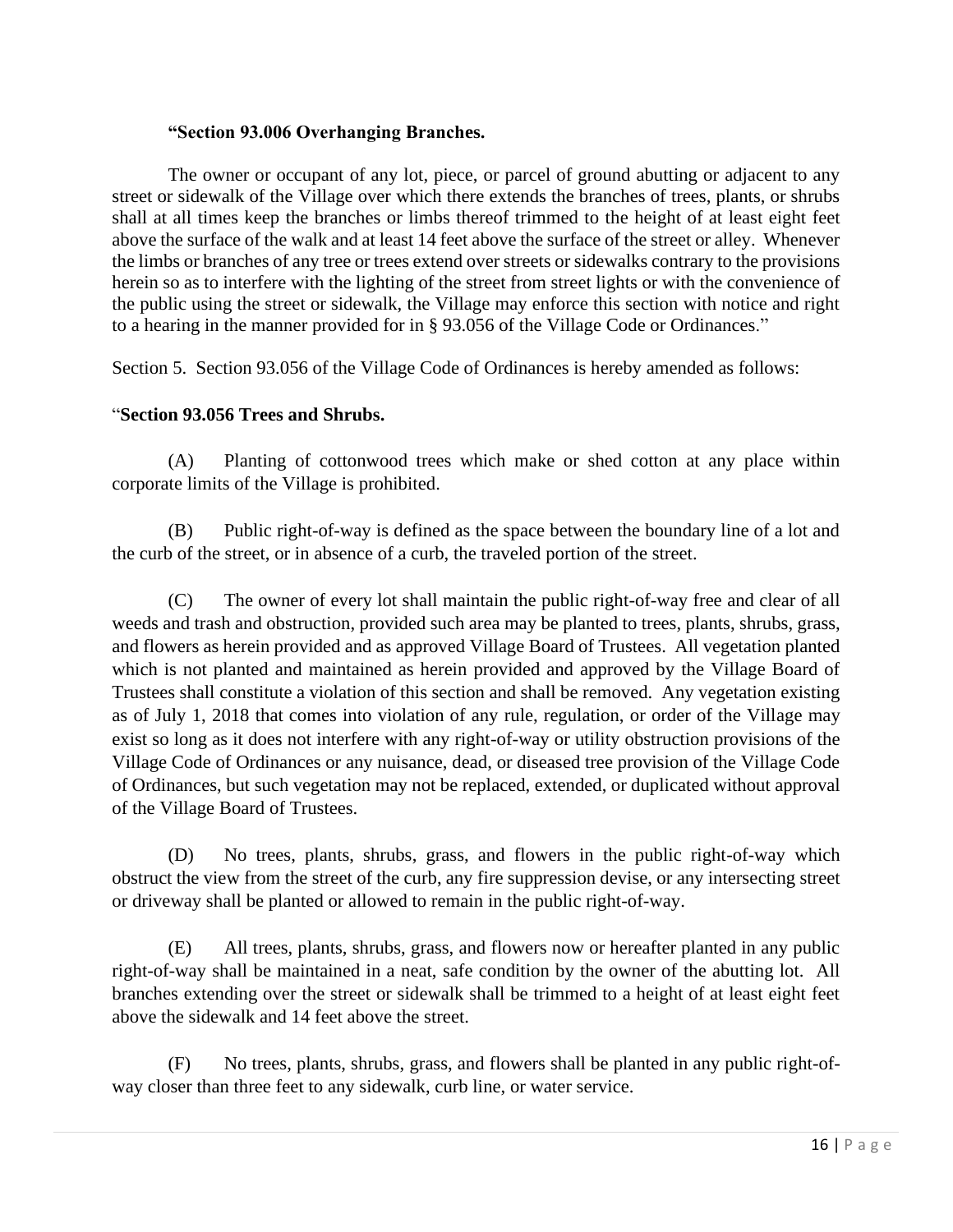(G) Tree hazards:

(1) For purposes of this section, the term Tree Hazard shall include:

(a) Any trees, plants, or shrubs in a public right-of-way which are dead; or

(b) Any trees, plants, or shrubs in a public right-of-way which have any dead branch one inch in diameter or larger; or

(c) Any trees, plants, or shrubs which by reason of disease or other cause create a substantial hazard to persons, property, or other healthy trees, plants, or shrubs; or

(d) Any tree, plants, or shrubs defined as a dead or diseased tree under § 92.24 of the Village Code of Ordinances; or

(e) Any trees, plants, or shrubs failing to comply with this section; or

(2) It shall be the duty of any person who owns and/or occupies any lot or tract of land on which is situated, or which abuts any public right-of-way on which is situated any tree hazard, to promptly abate such hazard. In the case of any trees, plants, or shrubs described in subsections  $(1)(a)$ ,  $(c)$ , and  $(d)$  above, abatement shall be by removal of the tree to ground level and subsequent removal of the tree stump. In the case of any trees, plants, or shrubs described in subsections  $(1)(b)$  and  $(e)$  abatement shall be by removal of the portion of the tree, plant, or shrub causing the hazard, including the tree stump if necessary.

(3) Removal of all trees, plants, or shrubs in the public right-of-way, and the stump, shall be at the expense of the owner of the abutting private property and removal of all tree hazards and the stump shall be at the expense of the owner of the subject property.

(H) If any branches shall not have been pruned or any trees, plants, or shrubs, and stumps, shall not have been removed as provided subsection (G), the Village Chief of Police or his or her designee shall give notice by certified mail addressed to the owner of the lot or tract and, if the owner is not the occupant, to the lessee or other person having control or management of the property at the last known address of the addressee, to prune such branches or, as the case may be, remove such trees, plants, or shrubs on or before a certain date to be specified in the notice, and that if such branches are not so pruned or, as the case may be, the tree, plant, or shrub is not so removed by that date, the Village may do such work and assess the expense thereof to the property. The date specified in the notice shall be a date that is not less than ten days after the date of mailing of such notice.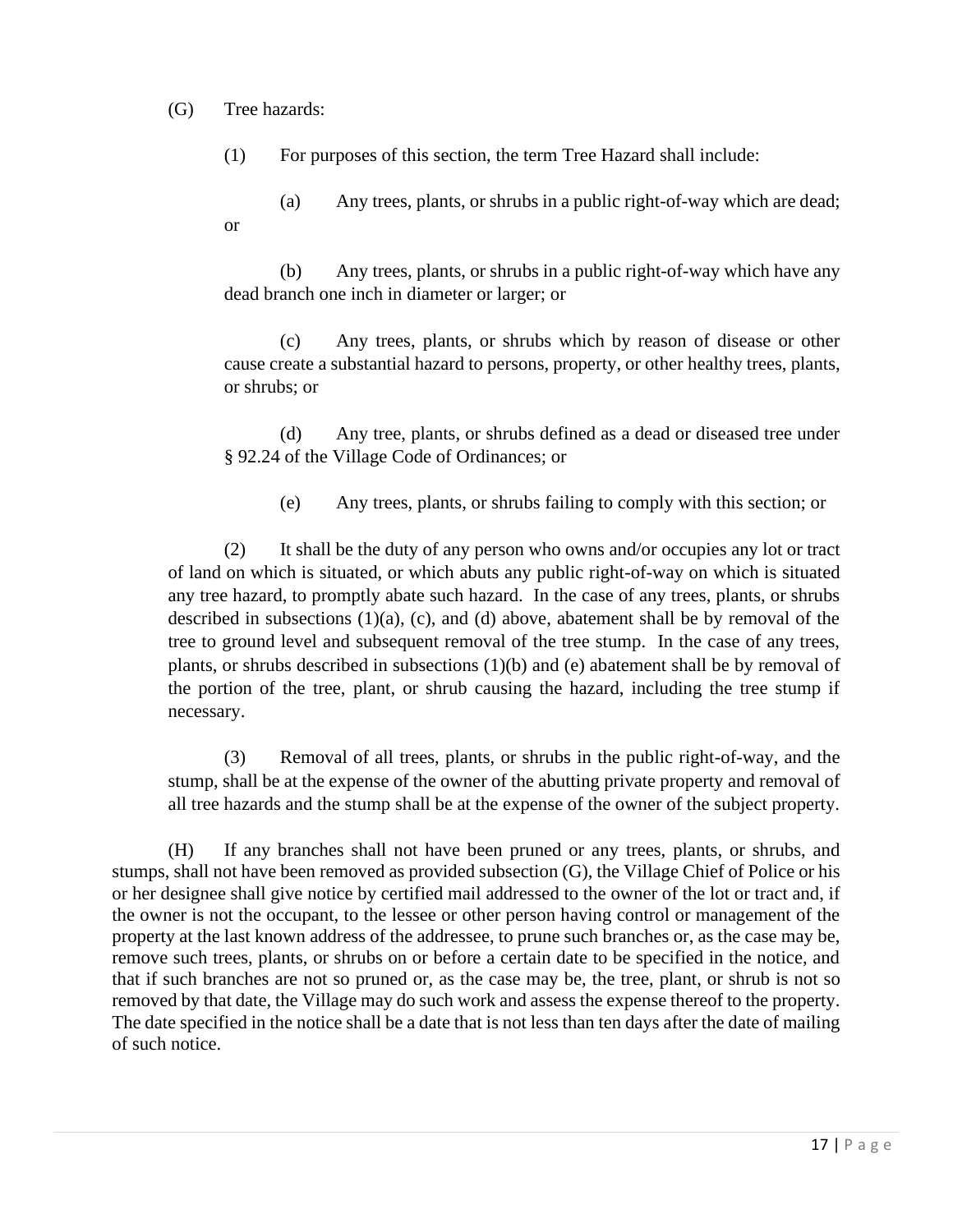(I) Hearing and review:

(1) Not later than ten days after mailing of the notice by the Village Chief of Police or his or her designee, the owner/occupant may file a written request for hearing before the Village Board of Trustees to review the administrative determination as to whether the trees, plants, or shrubs in question constitute a tree hazard as defined in subsection (G) above. The Village Clerk/Treasurer shall fix a date for such hearing and provide notice of the hearing to the requesting party.

(2) Upon the date fixed for the hearing, the Village Board of Trustees shall hear all objections and evidence presented by the owner and/or occupant of the subject property and that presented by the Village Chief of Police or his or her designee. If after consideration of all the evidence the Village Board of Trustees shall find that the condition is a tree hazard, it shall by resolution order and direct the owner and/or occupant to remedy the tree hazard within a specified time and shall identify the acts necessary to remedy the tree hazard.

(3) Should the owner or occupant refuse or neglect to promptly comply with the order of the Village Board of Trustees, the Village Board of Trustees shall proceed to cause the abatement of the described tree hazard. Upon completion of the work by the Village, a statement of the cost of such work shall be transmitted to the Village Board of Trustees, which shall bill the property owner or occupant or levy the cost thereof as a special assessment against the property, or shall collect the same by civil suit brought in the name of the Village against the owner or occupant. The special assessment shall be a lien upon real estate and may be collected in the manner provided for special assessments.

(J) It shall be unlawful for any person or entity to top any trees, plants, or shrubs in a public right-of-way or any other trees, plants, or shrubs on public property. For purpose of this section, topping is defined as the severe cutting back of healthy limbs to stubs larger than three inches in diameter within the crown of the branches to such a degree as to remove the normal canopy and disfigure the tree. Any tree topping shall constitute a tree hazard, subject to removal as provided for in this section.

(K) Nothing in this section shall replace or interfere with the enforcement and trimming of encroaching trees or shrubs on private property as provided for in §§ 93.003 or § 93.006 of the Village Code or Ordinances.

(L) Notwithstanding any provision of this section or other provision of the Village Code or Ordinances, the Village shall have the immediate right and authority, without notice, to trim, remove, or prune any trees, plants, or shrubs extending into a utility easement and endangering or obstructing utility lines and utility services.

(M) Any violation of this section may, in addition to the enforcement provided in this section, be enforced as an offense under § 10.99 of the Village Code of Ordinances.

Section 6. All other Ordinances or parts of Ordinances in conflict with this Ordinance are repealed as of the effective date of this Ordinance.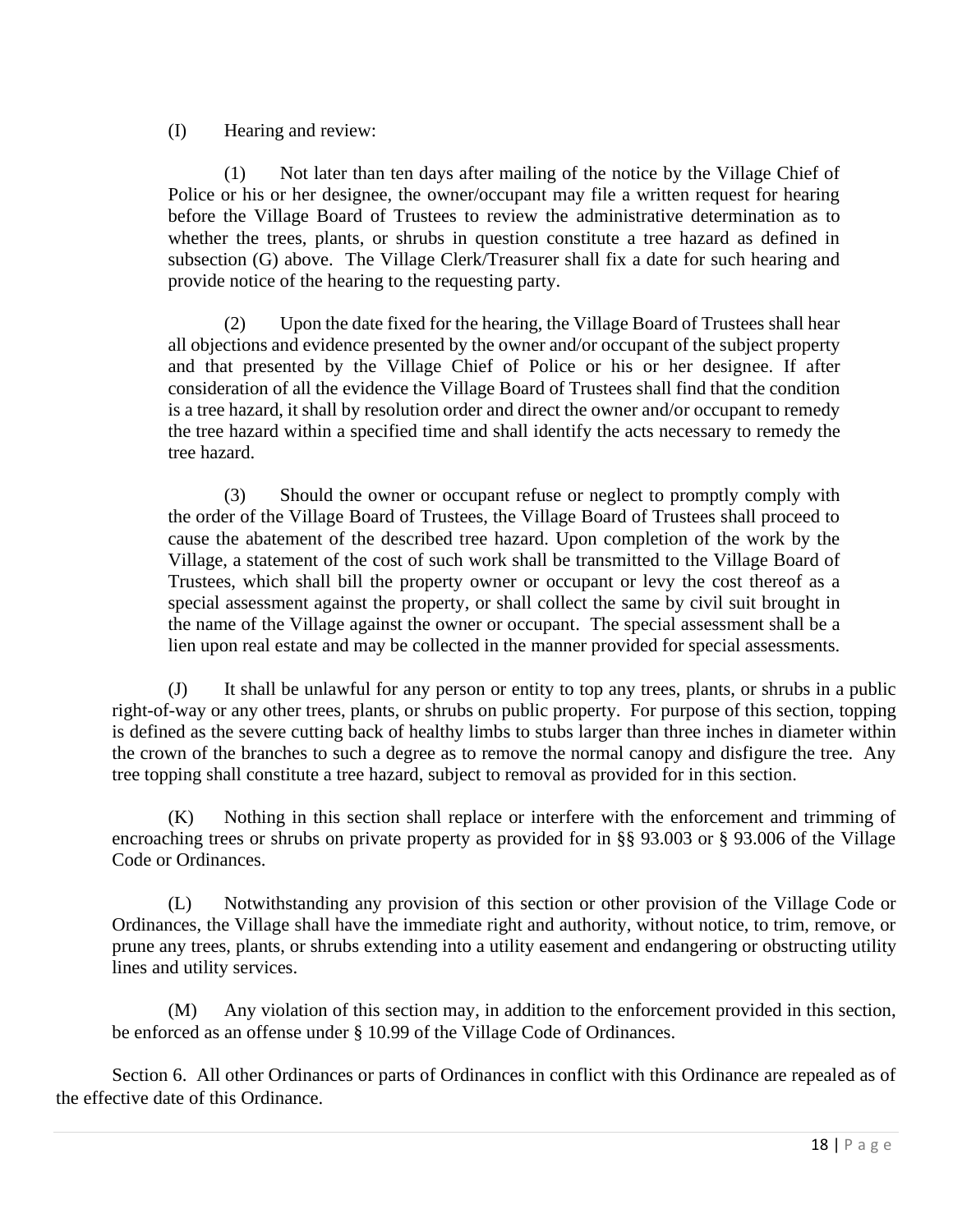- b. Quarantines
	- i. If a quarantine is placed around the infested area, movement of ash materials and hardwood firewood and mulch (chips) out of the quarantined area is prohibited. A compliance agreement with USDA APHIS may be issued to allow movement of materials.
- c. Removals
	- i. Pre-emptive removal of live ash trees is better than removal of dead trees. Trees that have died from EAB are extremely brittle and unpredictable when removing and are therefore dangerous to remove.
	- ii. Removing live trees in summer causes EAB adults in the crown to disperse. To limit EAB spread, remove live trees between October and March. Additionally, soils could be frozen during this time which can help limit soil compaction from heavy equipment.
	- iii. Prioritize removals: Ash trees in high traffic areas should be given higher priority.
- d. Managing Wood Waste
	- i. To limit the spread of EAB within a community or quarantine zone, the NDA recommends the following best practices:
		- 1. Firewood- Firewood should be kept within 10 miles of where the tree was felled even within the quarantine. It is best to season the wood for two years prior to moving it to limit the spread of EAB.
		- 2. Woodchips- May be used within the quarantine area but should be chipped onsite if the tree was felled between May and September to limit the risk of spread. Woodchips should be checked for larger debris, which should be removed or mulched. As per quarantine regulations, any woodchips that leave the quarantined area must be less than 1 inch on two sides and require a compliance agreement.
		- 3. Debris- Keep all other debris within 15 miles of where the tree was felled and within the quarantine area. As a general rule, the less movement the better.
	- ii. Debris from EAB infested wood will pile up quickly. Designate a site for the influx of material so that normal operations will not be overrun.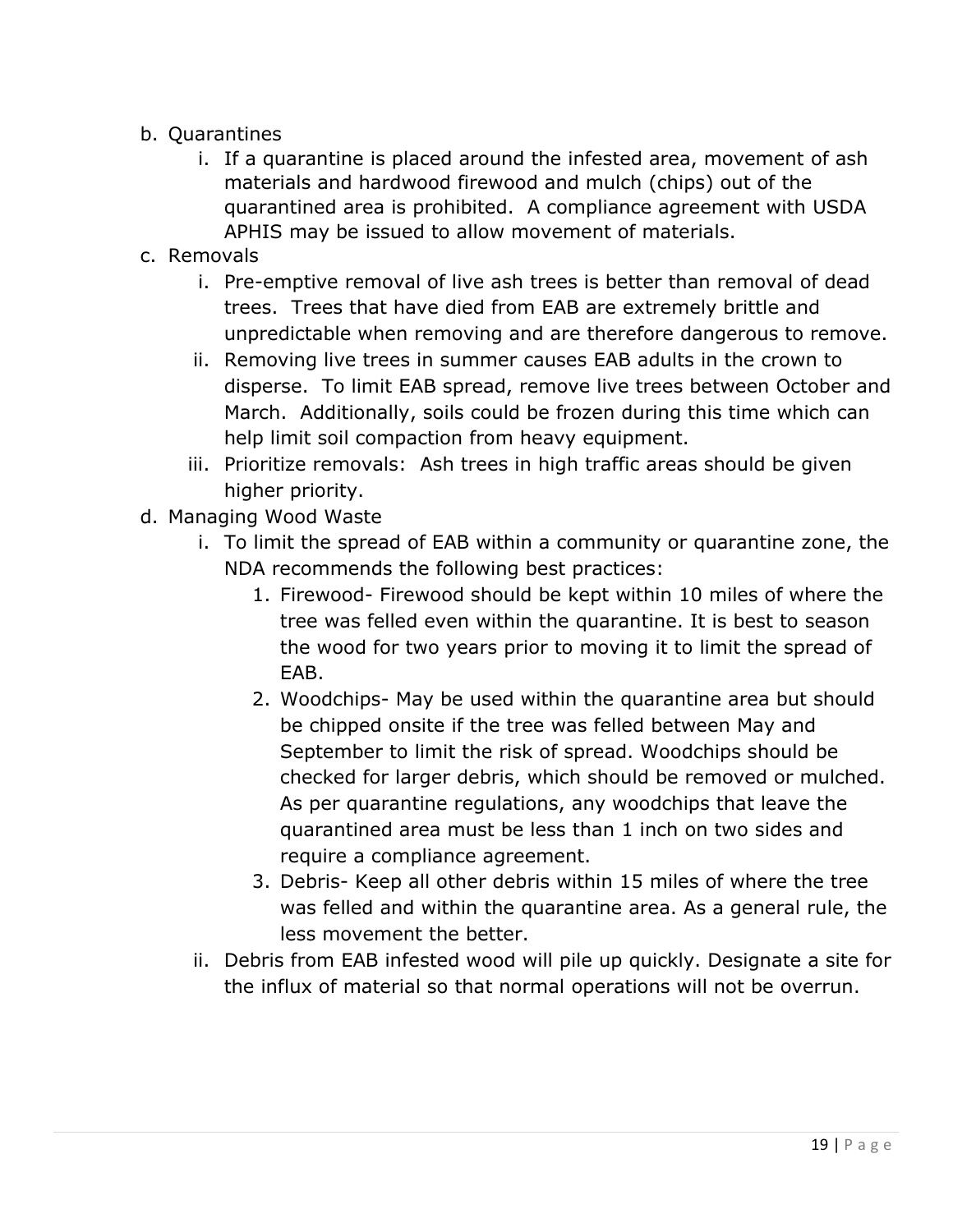- iii. Identifying a separate location for an 'Infected by Pest-Do Not Use' pile of waste lumber at the public facility can limit the spread of materials by preventing other persons from transporting the lumber away from the site for their use (ex: Local tree worker takes down pest infected tree, delivers lumber to public facility, woodworker picks up the lumber for milling or other purposes, thus unknowingly spreading the pest).
- iv. It is important to establish a timetable to ensure each community is able to deal with ash debris in a timely manner and so that regulated material will not be moving out of quarantine zones. Partnerships with other communities should be communicated with NDA. Since equipment to process large numbers of ash trees can be costly, consider partnering with neighboring communities to share dump sites or equipment such as wood chippers.
- v. The Village of Morrill Dump is located south of Liberty Oil Road, just before the railroad tracks is the entrance on the east side of the road. The dump is open on Saturday's from 8 AM – 4PM. Only persons who pay village utilities has access to the dump. The average cost is \$10 per load, the expense will vary with the size of the load.

#### e. Treatments

- i. Chemical treatments for EAB, if used, should begin only when EAB has been detected in, or within, 15 miles of the community. This 15-mile recommendation strikes a balance between protecting valuable trees and limiting the negative effects of unnecessary treatments.
- ii. Soil treatments
	- 1. Limited effectiveness in large trees (over 15 inches in trunk diameter)
	- 2. Should not be applied near sources of water or to areas with flowering plants (which could transmit the chemical to honey bees and other pollinators).
	- 3. Applied once per year in spring.
- iii. Trunk Sprays
	- 1. Effective on trees up to 22 inches in trunk diameter
	- 2. Must be applied every year
	- 3. Active ingredient dinotefuran is more expensive than the soilapplied active ingredient (imidacloprid)
	- 4. Potential for exposure to **non-target organisms** in the environment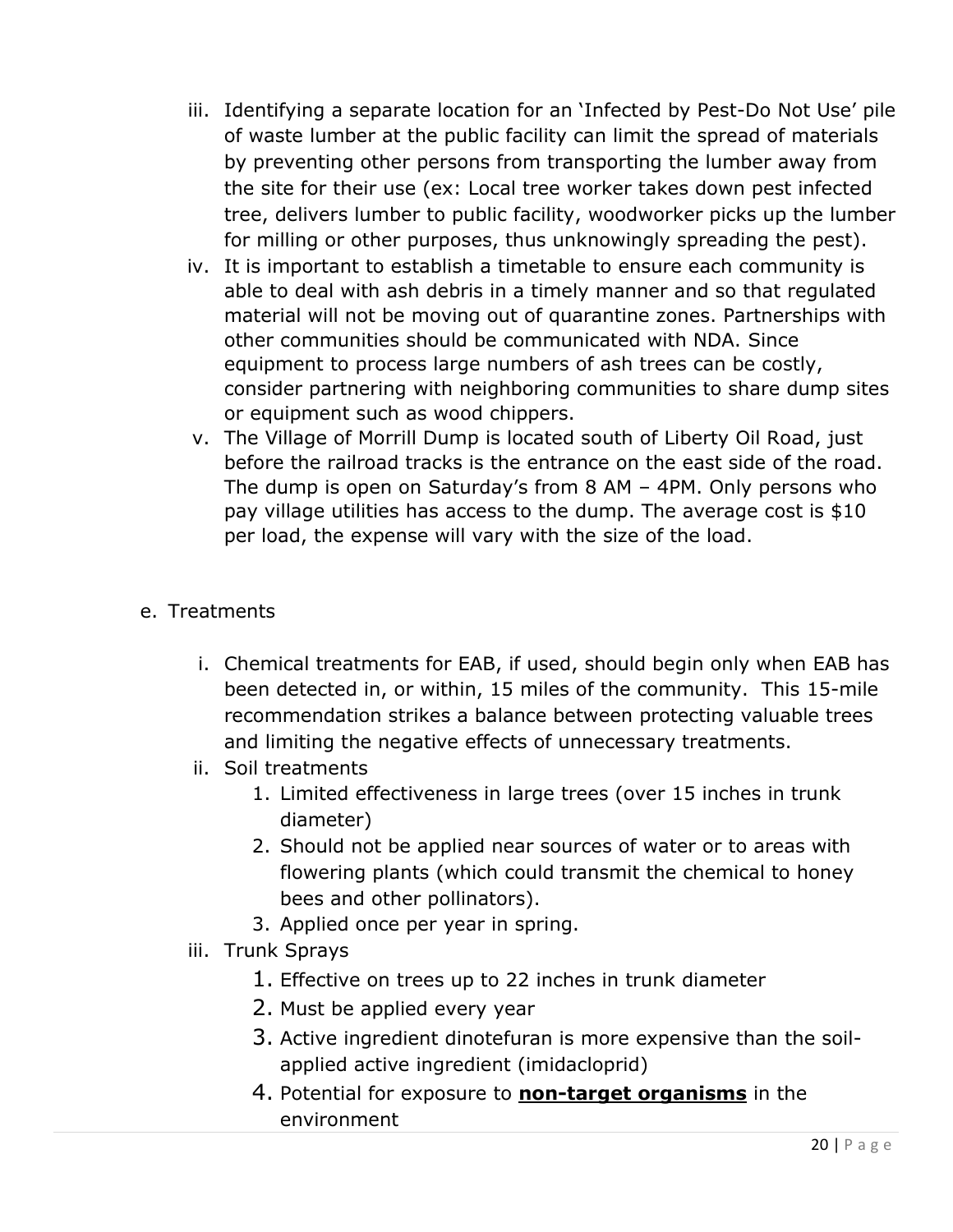- iv. Trunk Injections (Likely must be done by a licensed professional)
	- 1. Places the pesticide directly in the tree, which limits exposure to non-target organisms.
	- 2. Causes internal damage to the trunk. Accumulative damage will shorten the life of the tree, even as the treatment is controlling EAB.
	- 3. Injections of the most effective ingredient, emamectin benzoate, are effective for 2 years.
- v. Utilizing short-term treatments to space removals
	- 1. Ash tree mortality across an entire urban forest can be slowed (flattening the mortality curve), which can minimize adverse budgetary and safety repercussions.
- vi. Long-term treatments to help protect high-value trees
	- 1. Good candidates for treatment should be of significant value, be in very good condition (especially have a history of proper care) and be properly sited in the landscape. More information: [https://nfs.unl.edu/publications/selecting-trees-emerald-ash](https://nfs.unl.edu/publications/selecting-trees-emerald-ash-borer-treatment-0)[borer-treatment-0](https://nfs.unl.edu/publications/selecting-trees-emerald-ash-borer-treatment-0)
- vii. The Village of Morrill golf course and park trees will not be treated. The village will not treat any trees in the Right-of-Way.
- f. Communication of ongoing efforts

Residents of Morrill may refer to the village website at: [www.villageofmorrill.com](http://www.villageofmorrill.com/) for accurate information regarding EAB status and mitigation efforts.

## **10. Disclaimer**

The use of trade, firm, or corporation names in this publication is for the information and convenience of the reader. Such use does not constitute an official endorsement or approval by the Nebraska Forest Service of any product or service to the exclusion of others that may be suitable. (National Framework. Pdf /USDA)